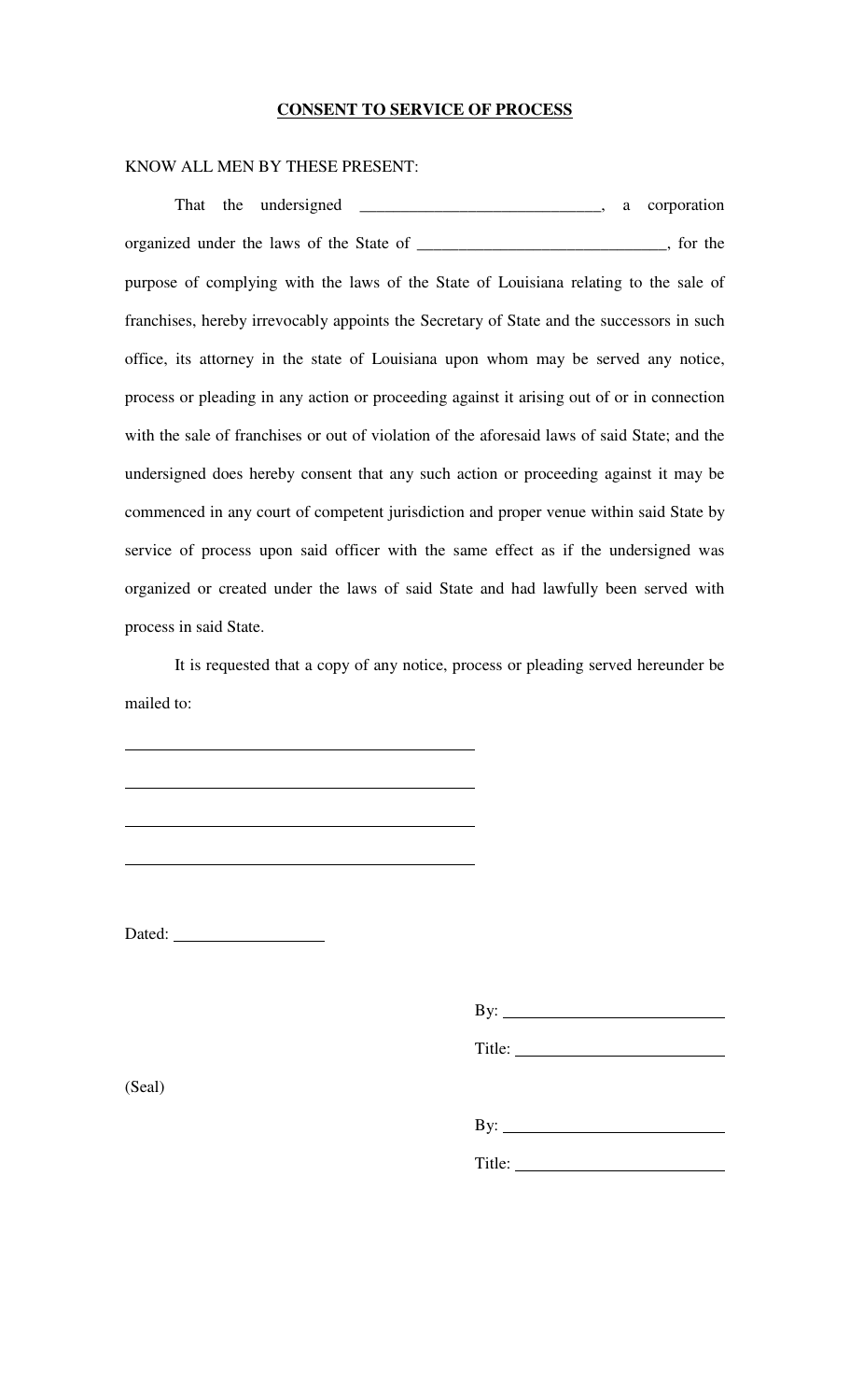## **BUSINESS OPPORTUNITY** *AGENT'S* **BOND**

| State of Louisiana    |                | Bond No. |  |
|-----------------------|----------------|----------|--|
|                       |                |          |  |
|                       |                |          |  |
| Be it known that I/We |                |          |  |
|                       | <b>NAME</b>    |          |  |
|                       |                |          |  |
|                       | <b>ADDRESS</b> |          |  |
| As Principal, and     |                |          |  |
|                       | <b>NAME</b>    |          |  |
|                       |                |          |  |
|                       | <b>ADDRESS</b> |          |  |

as surety, are held and firmly bound unto the state of Louisiana in the full sum of TWENTY-FIVE THOUSAND DOLLARS (\$25,000.00) for the payment of which we do hereby bind ourselves, our heirs, successors, administrators and assigns according to all the terms and conditions provided by La. R.S. 51:1821-1824 or hereinafter stated.

The term of this bond shall be continuous. The surety on said bond may terminate the bond upon giving a sixty-day notice to the Office of the Attorney General, Department of Justice and the principal; however, the liability of the surety for the acts of the principal shall continue during the sixty-day period. The notice shall not release the surety from liability which accrues before the termination becomes final, but which is discovered after that date.

The conditions of this bond are as follows:

The bond shall be in favor of the state for the use, benefit, and indemnity of any person who suffers any damage or loss as a result of the seller's dishonesty, unfair or deceptive practice, breach of the contract for the business opportunity sale or any duty arising therefrom or violation of law.

The state or any person claiming against the bond may maintain an action for damages or other relief against the principal or the surety, or both. The liability of the surety for all breaches of the conditions of the bond provided herein shall in no event exceed the amount of the bond.

Signed at \_\_\_\_\_\_\_\_\_\_\_\_\_\_\_\_\_\_\_\_\_\_\_\_\_\_\_\_, the \_\_\_\_\_\_\_\_\_ day \_\_\_\_\_\_\_\_\_\_\_\_\_\_\_\_\_\_\_\_\_\_\_\_\_\_, 20 \_\_\_, in the presence of the subscribing competent witness.

WITNESS PRINCIPAL

WITNESS PRINCIPAL

Countersigned by:

Louisiana Resident Agent

Address